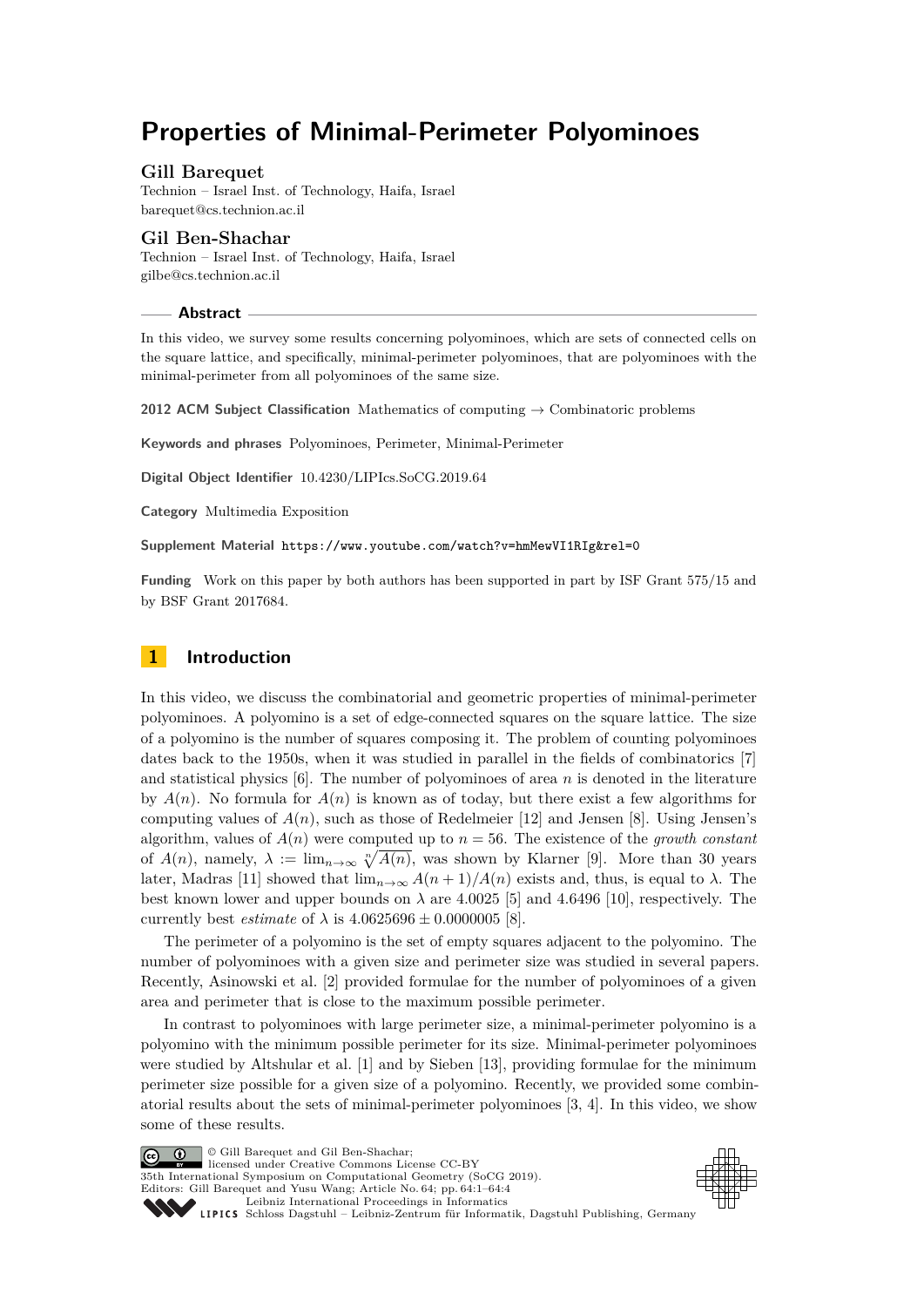#### <span id="page-1-0"></span>**64:2 Properties of Minimal-Perimeter Polyominoes**



**Figure 1** A polyomino *Q* and the respective inflated and deflated polyominoes. The gray cells represent polyomino cells, while the white cells represent perimeter cells.

## **2 Results**

As mentioned in the introduction, a polyomino, denoted by *Q*, is a set of edge-connected cells. The perimeter of a polyomino, denoted by  $\mathcal{P}(Q)$ , is the set of empty cells adjacent to the polyomino.

In this video, we present several results about the properties of minimal-perimter polyominoes, namely, polyominoes with the minimum number of perimeter cells for their size. A key concept for these results is the inflation operation. Formally, the inflation of a polyomino *Q*, denoted by  $I(Q)$ , is defined as  $I(Q) = Q \cup \mathcal{P}(Q)$ , or in words, inflating a polyomino is the operation of expanding a polyomino by its perimeter. Similarly, the deflation of a polyomino  $Q$ , denoted by  $D(Q)$ , is the removal of the cells adjacent to some perimeter cells. Formally, we define the border of  $Q$ , denoted by  $\mathcal{B}(Q)$  as the set of cells adjacent to a perimeter cell. Similarly to inflation, the deflated polyomino is defined as  $D(Q) = Q \setminus \mathcal{B}(Q)$ . Those concepts are depicted in Figure [1.](#page-1-0)

## **2.1 Inflating Minimal-Perimeter Polyominoes**

Using the above concepts, we present in the video the following theorems [\[3\]](#page-3-11).

 $\triangleright$  **Theorem 1.** [\[3,](#page-3-11) Thm. 3] If Q is a minimal-perimeter polyomino, then  $I(Q)$  is a minimal*perimeter polyomino as well.*

 $\blacktriangleright$  **Theorem 2.** [\[3\]](#page-3-11) Let Q be a polyomino for which  $D(Q)$  is a minimal-perimeter polyomino. *Then, for any other minimal-perimeter polyomino*  $Q'$  *of the same size as*  $Q$ *, we have that*  $D(Q')$ *is a minimal-perimeter polyomino as well.*

Combining these results, we obtain the following theorem.

<span id="page-1-1"></span> $\blacktriangleright$  **Theorem 3.** [\[3,](#page-3-11) Thm. 4] Let  $M_n$  be the set of minimal-perimeter polyominoes of size n. Then, for  $n \geq 3$ , we have that  $|M_n| = |M_{n+\epsilon(n)}|$ , where  $\epsilon(n)$  is the perimeter size of a *minimal-perimeter polyomino of size n.*

Theorem [3](#page-1-1) is demonstrated in Figure [2.](#page-2-0) Theorem [3](#page-1-1) is the main result shown in [\[3\]](#page-3-11); we refer the reader to the full paper for more details.

#### **2.2 Counting Minimal-Perimeter Polyominoes**

The bijection shown in Theorem [3](#page-1-1) provides the number of minimal-perimeter polyominoes for any size which is obtained by inflating a set of minimal-perimeter polyominoes of some smaller size *n*, for which we know the cardinality of  $M_n$ . However, there are sizes of polyominoes, for which the set of minimal-perimeter polyominoes is not created by inflating the polyominoes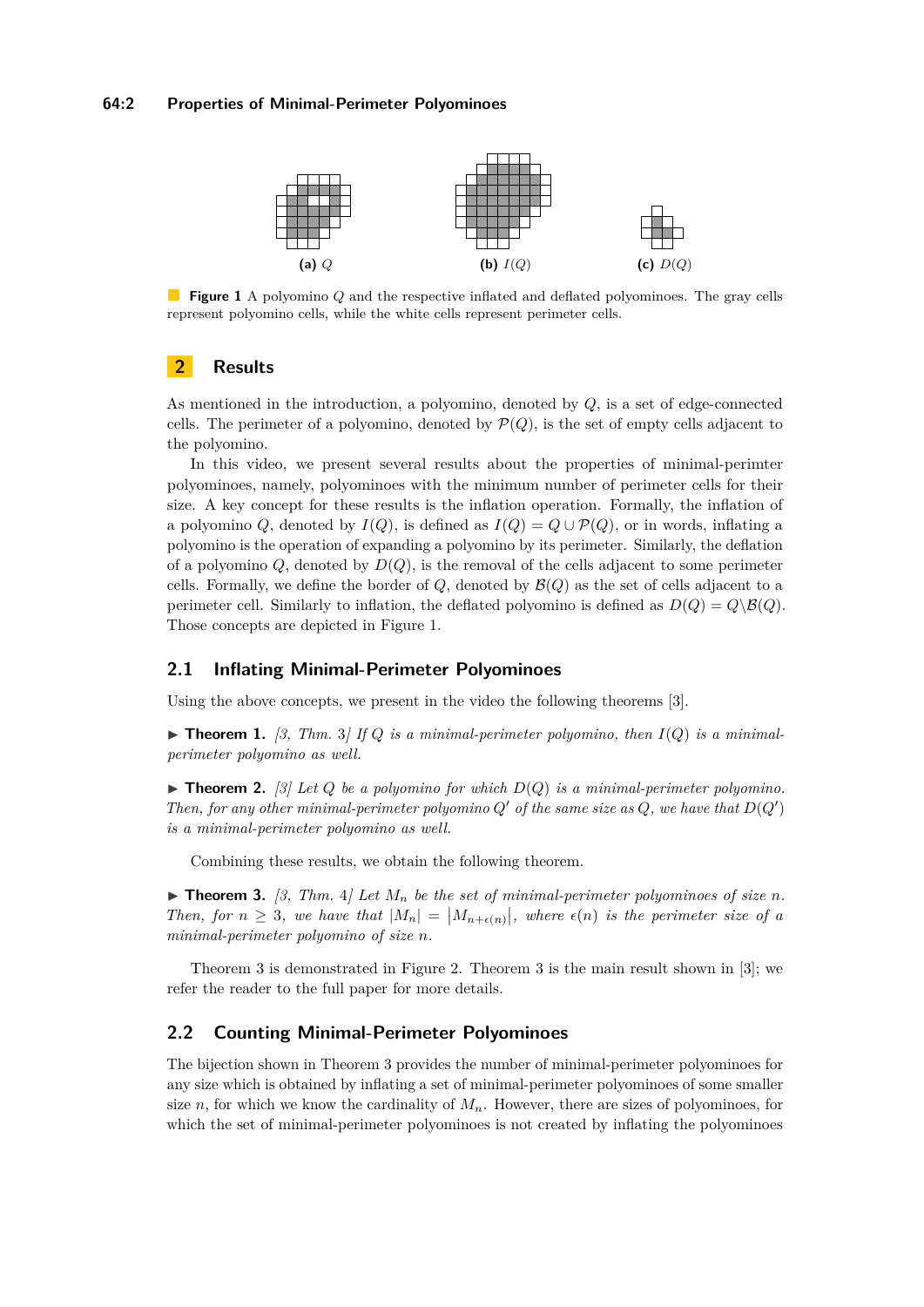#### <span id="page-2-0"></span>**G. Barequet and G. Ben-Shachar 64:3** 64:3



<span id="page-2-1"></span>**Figure 2** A demonstration of Theorem [3.](#page-1-1) The first row contains all the minimal-perimeter polyominoes of size 7, the second row contains all the minimal-perimeter polyominoes of size 17, and the last row contains all the minimal-perimeter polyominoes of size 31. Notice that the polyominoes in each row are the inflated versions of the respective polyominoes in the previous row.



**Figure 3** An example of the decomposition of two minimal-perimeter polyominoes into their the body (gray) and caps (red).

in another set of minimal-perimeter polyominoes. The properties of those sizes are discussed in [\[4\]](#page-3-12). However, due to time constraints, we focus in the video only on the question of how many minimal-perimeter polyominoes there are for a given size.

In order to count the minimal-perimeter polyominoes of a given size, we show that any minimal-perimeter polyomino can be decomposed into an octogonal shaped polyomino, with the same perimeter as the original polyomino (referred to as the "body" of the polyomino), and "caps," which are added on top of the octagon edges and do not change the perimeter. This decomposition is depicted in Figure [3.](#page-2-1) Using this decomposition, we were able to devise an efficient algorithm for counting minimal-perimeter polyominoes of a given size. Data we obtained are shown in Figure [4.](#page-3-14) For more information, we refer the reader to [\[4\]](#page-3-12).

#### **3 Future Work**

Several questions in this area are yet to be answered. First, how do those results generalize to other lattices, such as polyiamonds on the triangular lattice, polyhexes on the hexagonal lattice, and polycubes on the cubical lattice in higher dimensions?

Second, the results shown in Figure [4](#page-3-14) raise some questions about the behavior of the upper envelope of the sequence  $|M_n|$ . It seems that this sequence is exponential, and if it is, we would like to achieve good bounds on its growth rate.

## **4 The Video**

The video depicts the above results. It was created mostly using [Powtoon.](www.powtoon.com) The 3-dimensional animation was created using Maya Autodesk, and the graph animation was created programatically using the D3.js library.